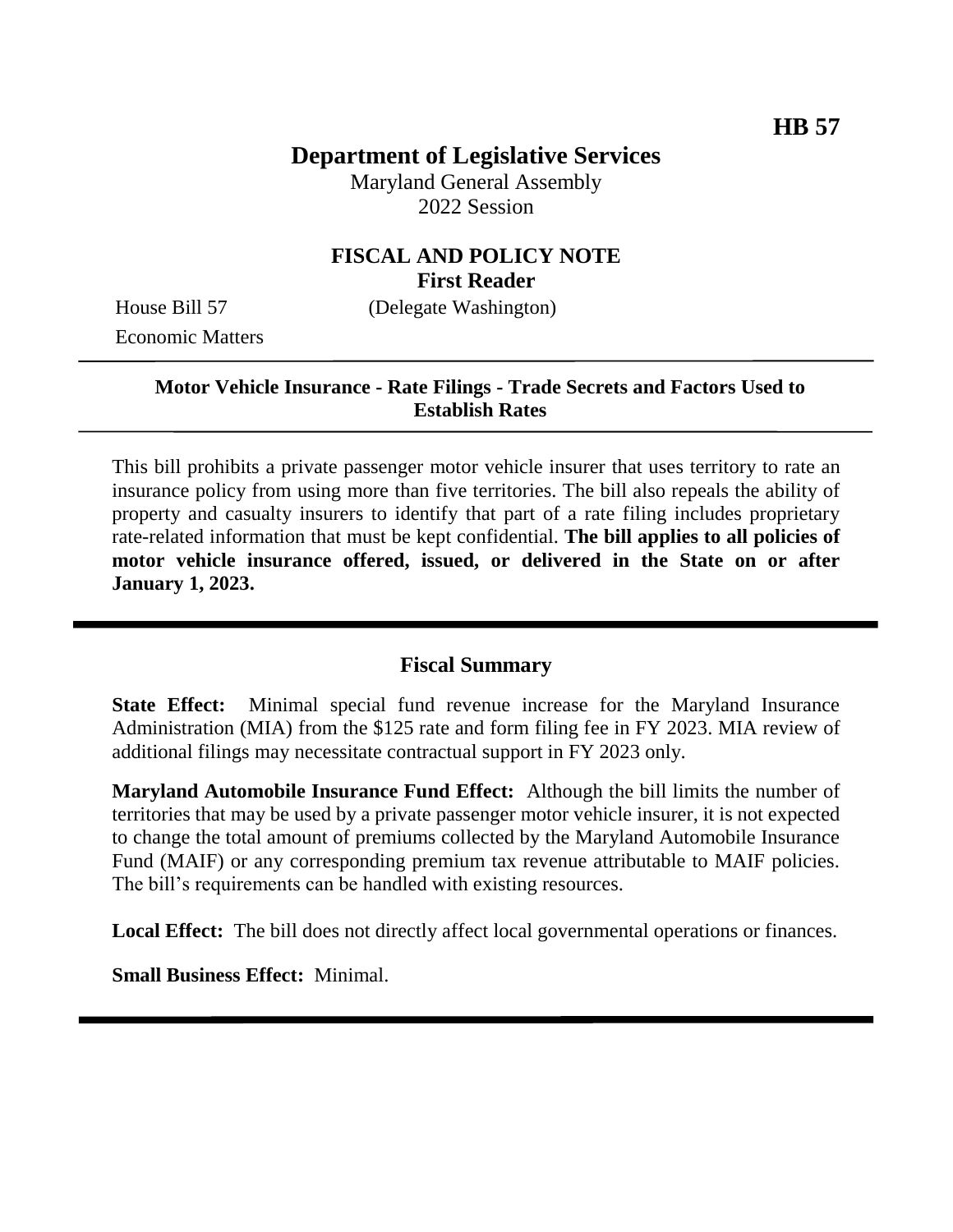# **Analysis**

#### **Bill Summary/Current Law:**

#### *Private Passenger Automobile Insurance – Rating*

Under current law, a private passenger automobile insurer in the State is authorized to use territory as a rating factor (generally, the applicant's or insured's zip code, county, or city of residence) only if the insurer submits a statement to the Insurance Commissioner certifying that (1) the territories used by the insurer have been reviewed within the previous three years and (2) the use of the territories is actuarially justified.

Under the bill, a private passenger motor vehicle insurer that uses territory as a rating factor may not use more than five territories. The insurer must also submit a statement to the Commissioner certifying that it did not use more than five territories.

#### *Filing of Proprietary Rate-related Information by Property and Casualty Insurers*

Under current law, the information a property and casualty insurer files with the Commissioner is generally open to public inspection as soon as it is filed; however, an insurer may identify the information it files as "proprietary rate-related information" (defined as a rating model, including the formulas, algorithms, analyses, and specific weights given to variables used in the model). If identified in this way, the information (1) constitutes a trade secret and confidential commercial information; (2) must generally be kept confidential by the Commissioner; and (3) is not subject to subpoena, as specified. The Commissioner may determine that some or all of the material that an insurer files is not proprietary rate-related information and, if so, must follow specified procedures. Proprietary rate-related information may only be disclosed under specified circumstances.

Under the bill, all authorizations and procedures related to proprietary rate-related information are repealed. As a result, each filing and any supporting information is open to public inspection as soon as it is filed.

**MAIF Fiscal Effect:** MAIF advises that, while the bill is not expected to affect its total revenue because premium rates are established to cover overall risk, the bill's prohibition on the use of more than five territories would alter rates for policy holders. Specifically, a preliminary estimate of the bill's effect on MAIF premium rates by region is illustrated in **Exhibit 1**. MAIF anticipates an average increase of 4.9% for 53% of its policy holders and an average decrease of 4.6% for the other 47% of its policy holders. Other insurers in the State may have a similar experience.